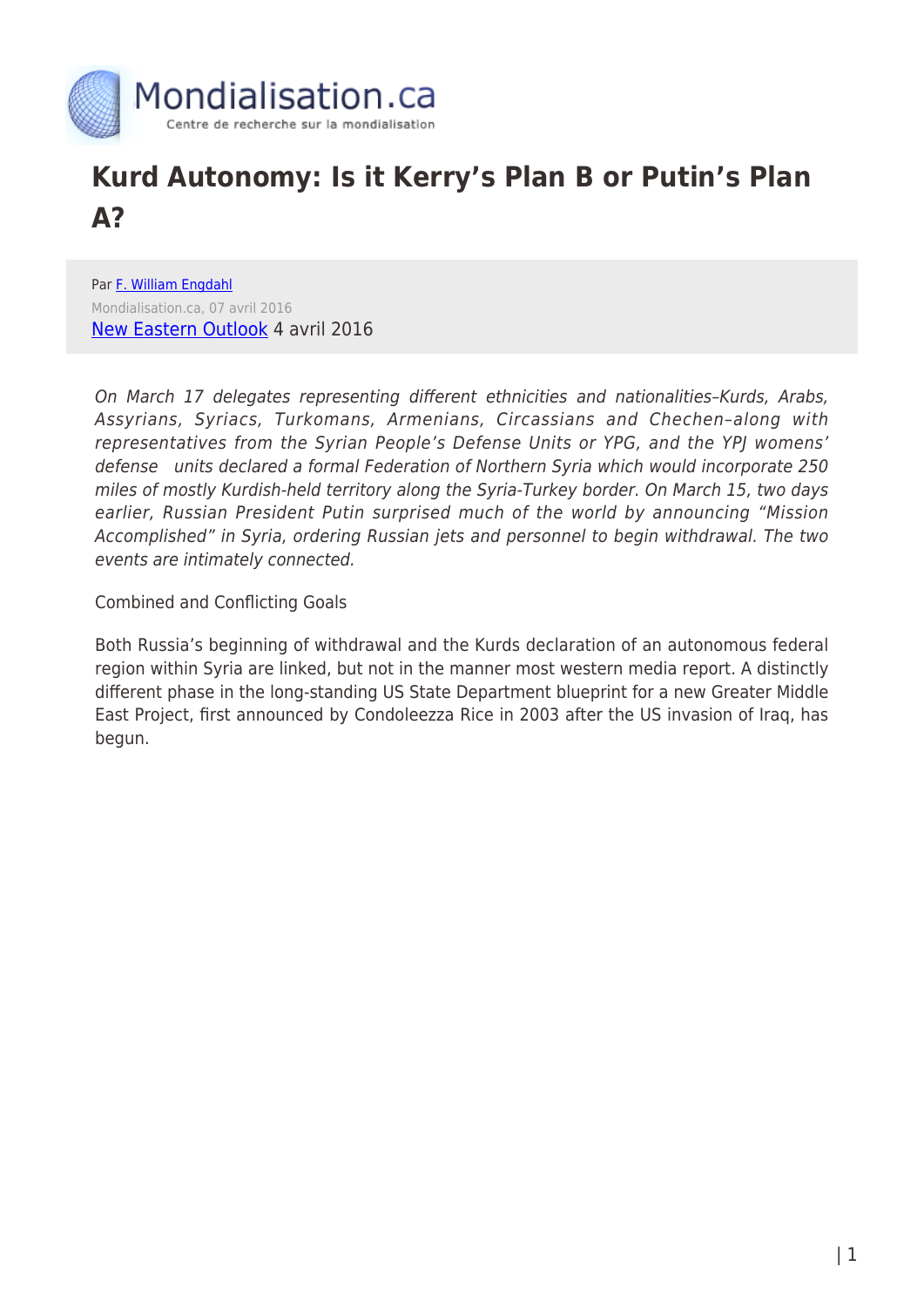

Ralph Peters Map: The Project for the New Middle East

What is the exact nature of the surprising Obama Administration apparent cooperation with Putin's Russia to redraw the political map of Syria to pre-Sykes-Picot borders, or at least a modern-day imitation of that? Will Russian support for the newly proclaimed federal Kurdishdominated Federation of Northern Syria lead soon to a Greater Kurdistan that united Kurds from Turkey, Syria, Iraq and Iran? And what is the significance of US Defense Secretary going to Syria in recent days praising the military successes of the Syrian Kurds?

There is clearly a very big, a tectonic shift underway in the geopolitical landscape of the Middle East. The question is to what end?

Five Hundred Years of War

The ethnic Kurd populations, as a result of the deliberate Anglo-French carving up the map of the collapsed Ottoman Empire following the First World War, were deliberately denied a national sovereignty. Kurdish culture predates the birth of Islam and of Christianity, going back some 2,500 years. Ethnically Kurds are not Arab, not Turkic peoples. They are Kurds. Today they are predominantly Sunni Muslim, but ethnically Kurd peoples, numbering perhaps 35 million divided between four adjoining states.

Their struggles with the Turks, who invaded from the steppes of Central Asia during the Seljuk Dynasty in the mid- 12th century, have been long and volatile. In the 16th Century the Kurdish regions were the battlegrounds of wars between the Ottoman Turks and the Persian Empire. Kurds were the losers, much like the Poles over the past century or more. In 1514 the Turkish Sultan offered the Kurds wide-ranging freedoms and autonomy if they agreed to join the Ottoman Empire after the Ottoman defeated the Persian army. For the Ottomans the Kurds served as a buffer against possible future **Persian invasion**.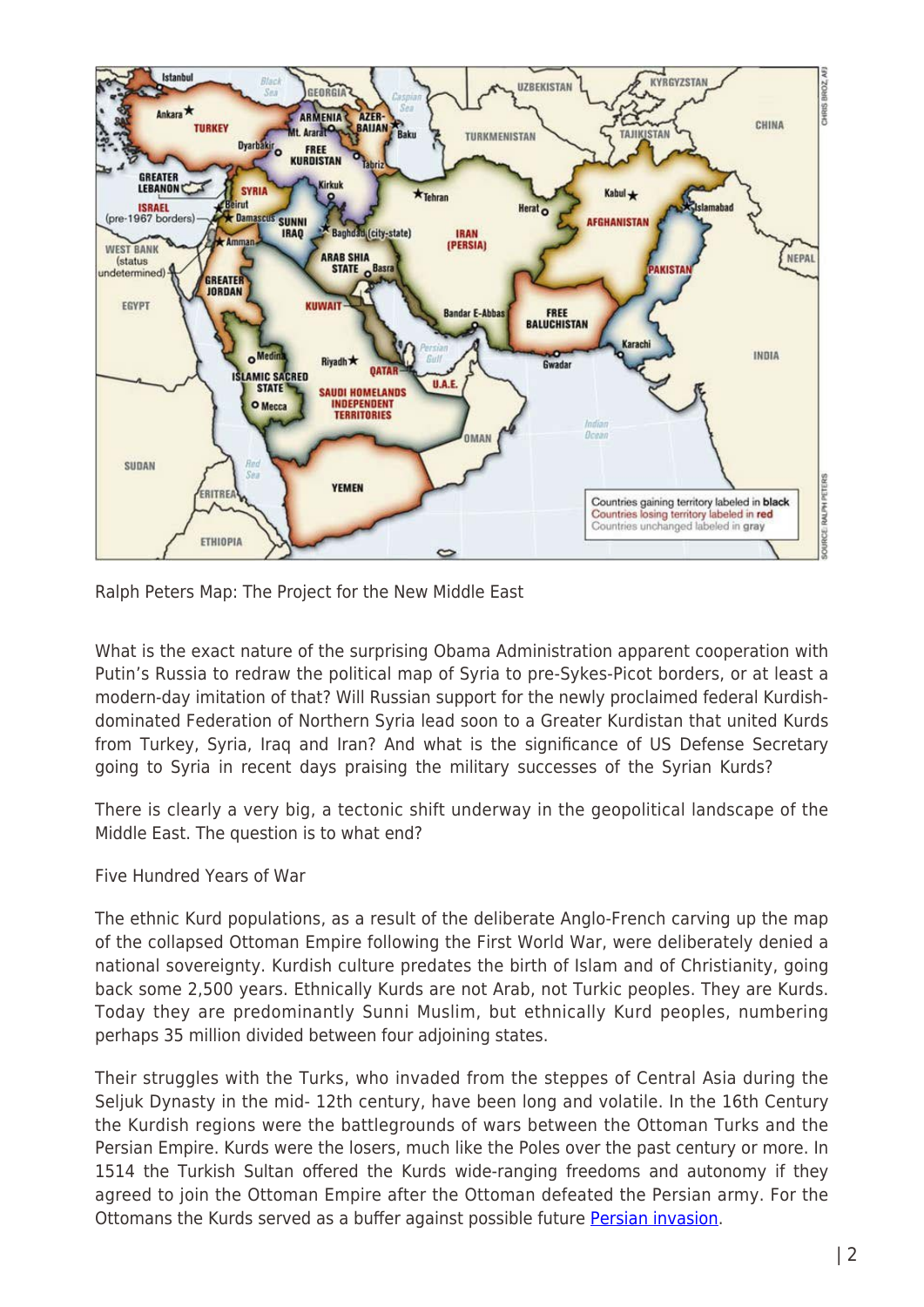The peace between the Turkish Sultanate and the Kurdish people lasted into the 19th Century. Then, as the Turkish Sultan decided to force the Kurds of his empire to give up their autonomy in the early 19th Century, conflicts between Kurds and Turks began. Ottoman forces, advised by the Germans, including Helmut von Moltke, waged brutal wars to subjugate the independent Kurds. Kurd revolts against an increasingly bankrupt and brutal Turkish Ottoman Sultanate continued until the First World War, fighting for a separate Kurdish state independent of [Constantinople](http://www.institutkurde.org/en/institute/who_are_the_kurds.php).

In 1916 the secret Anglo-French agreement called Sykes-Picot called for the postwar carving up of Kurdistan. In Anatolia a traditional religious wing of the Kurdish people made an alliance with the Turkish leader, Mustafa Kemal, who later became Kemal Ataturk, in order to avoid domination by the Christian Europeans. Kemal went to the Kurdish tribal leaders to seek support in his war to liberate modern Turkey from the European colonial powers, notably the British and Greeks. The Kurds fought side-by-side with Kemal in the Turkish War of Independence to liberate occupied Anatolia, and create a Turkey independent from a British-Greek occupation in 1922. The Soviets supported Ataturk and the Kurds against the British-Greek alliance. In 1921 France had handed over another of the four Kurdish regions to Syria, then a French booty of the war of Sykes-Picot, along with Lebanon. In 1923 at the Peace Conference at Lausanne, the European powers formally recognized Ataturk's Turkey, a tiny part of the pre-war Ottoman Empire and gave the largest Kurdish population in Anatolia to the new independent Turkey with no guarantees of autonomy or rights. Iranian Kurds lived in a state of constant conflict and dissidence with the **Shah's government**.

Finally, the fourth group of Kurds was in the newly-carved Sykes-Picot British domain called Iraq. There were known oil riches in and around Mosul and Kirkuk. The region was claimed by both Turkey and by Britain, while the Kurds demanded independence. In 1925 Britain managed to get a League of Nations Mandate over oil-rich Iraq with the Kurdish territories included. The British promised to allow the Kurds to establish an autonomous government, another British broken promise in the grim history of their colonial Middle East adventures. By the end of 1925 the country of the Kurds, known since the 12th Century as Kurdistan, had been carved up between Turkey, Iran, Iraq and Syria and for the first time in 2,500 years was deprived of its [cultural autonomy](http://www.institutkurde.org/en/institute/who_are_the_kurds.php).

Puzzling timing or shrewd move?

With such a history of betrayal and war to extinguish or suppress their people, it's understandable that the Syrian Kurds today would try to take advantage of their very essential military role in fighting ISIS in northern Syria along the Turkish border. However, with the future of Bashar al Assad and a unified Syrian state very much in question, it seems reckless of the Syrian Kurds of Rojava to declare their autonomy and risk a two-front war against Damascus and against Erdogan's military who are conducting a brutal war against their Kurdish cousins in Turkey across the border. Assad has not recognized the proclamation of Kurd autonomy and is reported very opposed to it. There are reports of clashes between the Kurd YPG People's Defense Units and troop of the Syrian Arab Army of Assad.

Here we must come back to the surprise announcement by Vladimir Putin on March 15 to announce the drawdown of Russian military presence in Syria.

The declaration of an autonomous Kurdish-dominated territory along the Turkish border backed by Moscow is a major geopolitical shift in the Syrian situation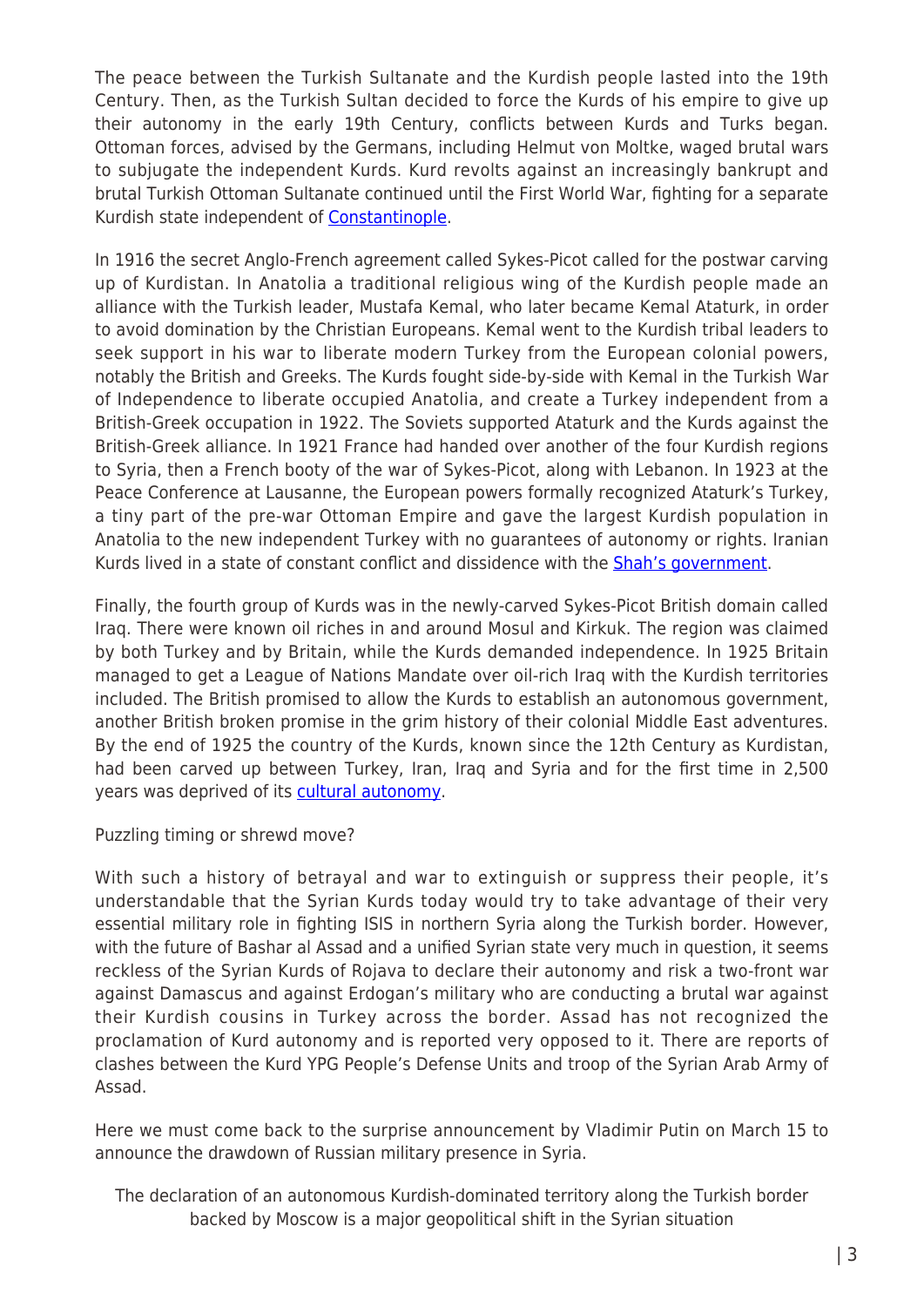On February 7 of this year a curious event took place little noticed by western media. The Syrian Kurds, represented by the Democratic Unity Party (PYD), the main political organization, were welcomed by Russia to open their first foreign office in Moscow. The opening ceremony was attended by Russian foreign ministry [officials](http://rudaw.net/english/middleeast/syria/070220161). Little-known is the fact that Russia's positive relations with the Kurds goes back more than two centuries. From 1804 forward, Kurds played important roles in Russia's wars with Persia and Ottoman Turkey.

Turkey and Washington refused to invite the PYD to participate in the Syrian reconciliation talks now ongoing in Geneva, despite strong Russian insistence to include them as legitimate Syrian anti-ISIS opposition playing a decisive role in defeating the ISIS and other terrorist organizations in the north. On the other hand, Washington refuses to yield to Erdogan and Turkish demands that Washington break off any support to the Syrian Kurds. There is a Washington double game that Russia appears to have intervened in. Does this herald a Grand Design between Washington and Moscow over the "Bosnia Solution" for Syria?

At this point it rather looks like a shrewd judo by Putin, himself an old judo master, with a Judo 8th Dan and sitting as Honorary President of the European Judo Union. It looks like Russia, despite its air force drawdown and troop pull-back, has just established the first "No Fly" zone in Syria, the most-wanted aim of the US Pentagon and Turkey only five months ago, as the necessary step to topple Assad and the Syrian government and create a weak government presiding over a Balkanized Syria. Only the Russian no fly zone has a quite different aim–to protect the Syrian Kurds from a possible Turkish military attack.

The creation of the 250 mile long Kurdish-dominated Federation of Northern Syria autonomous region, seals the porous Turkish border where ISIS and other terrorist groups are constantly being reinforced by the Turkish armed forces and MIT intelligence to keep the ISIS war going. A Russian de facto no fly zone stops that. While Russia has withdrawn much of its air force planes in the last days, Moscow has made clear Russia will retain its longstanding naval base at Tarsus and Khmeimim airbase near Latakia, as well as its advanced S-400 anti-aircraft batteries to enforce any air attacks from Turkey or Saudi Arabia into the Kurd autonomous region of Syria. As well, Russia has not withdrawn her air-to-air fighters–SU-30SMs and SU-35 from Khmeimim. And as Russia demonstrated in the first weeks of Russian intervention quite impressively, its SU-34s are long-range strike aircraft and they can attack objectives in Syria by taking off from southern Russia if needed. As well Russian cruise missiles, they have a range of 1,500km (Kalibr) and 4,500km (X-101) and can be delivered from the [Caspian.](http://www.unz.com/tsaker/week-twenty-two-of-the-russian-military-intervention-in-syria-putin-announces-a-new-strategy/)

The Kurdish PYD and its armed wing inside Syria have been aggressively expanding the amount of territory it controls along the Syrian-Turkish border. Ankara is alarmed to put it mildly. The PYD is a subsidiary of the Kurdistan Workers' Party (Partiya Karkeren Kurdistane), or PKK, which is in a bloody war for survival against the Turkish military. Russia recognizes both the PKK, which it supported against NATO-member Turkey during the Cold War, and the Syrian PYD. The PKK was founded by a Turkish Kurd named Abdullah Öcalan in 1978, and was supported by Russia and the Soviet Union from the onset. Russian-Kurdish relations go back to the late 18th Century. During the 1980's in the Cold War era Syria under Hafez al Assad, Bashar's father, was a Soviet client state, and the PKK's most vital supporter, providing the group safe basing inside [Syria](http://ekurd.net/vladimir-putin-godfather-kurdistan-2016-03-01).

In Syria, the PYD's armed wing has received Russian arms and Russian air support to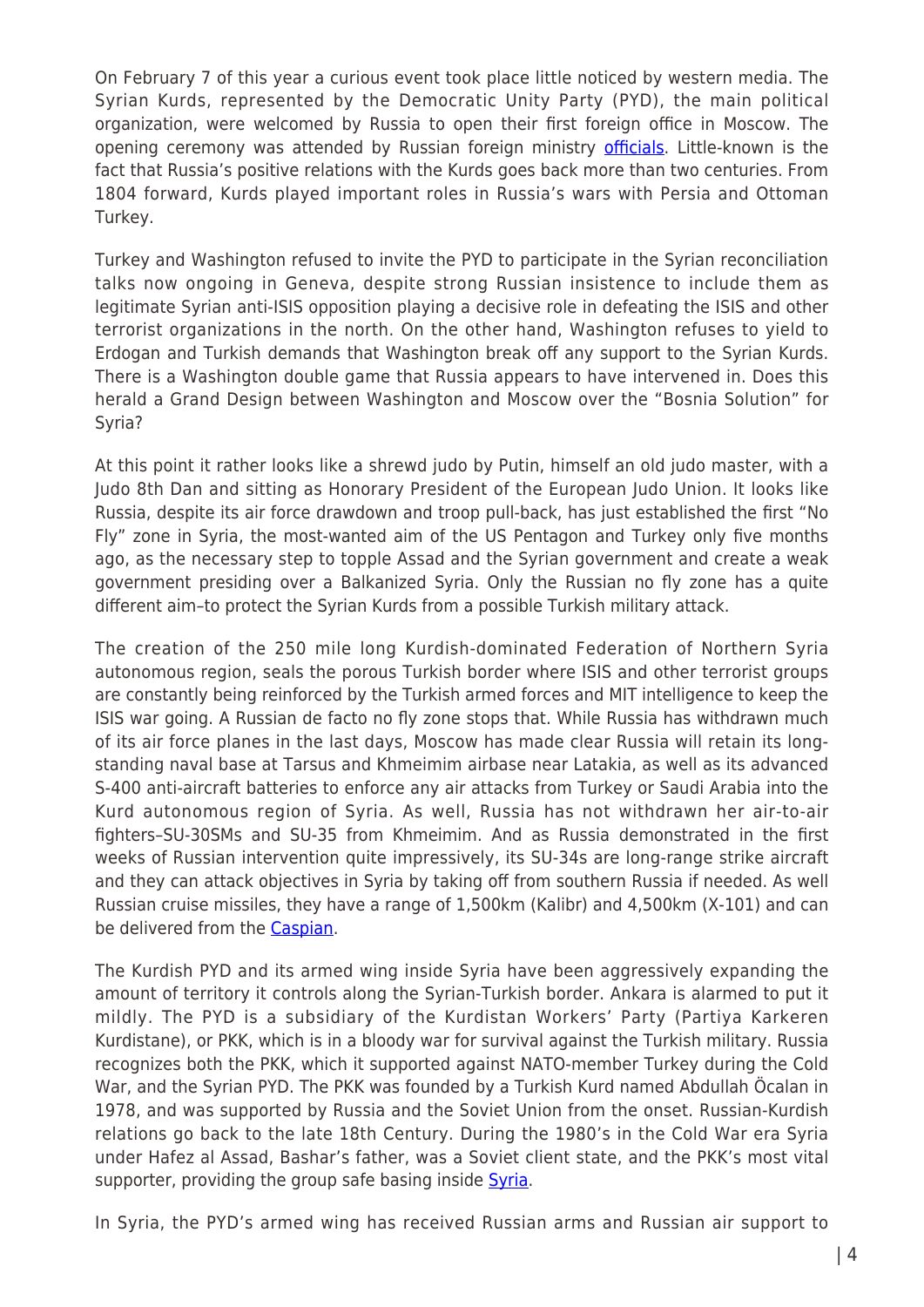aggressively expand the amount of territory it controls along the Syrian-Turkish border in recent months so it's little surprise it was Moscow, not Washington, that the PYD chose to open its first foreign representative office.

Since Erdogan broke off earlier peace negotiations with the Kurds in Turkish Anatolia before elections in 2015 and began military operations against them, the PKK has resumed its insurgency against Ankara forces across the border from Syria's newly-declared Kurddominated autonomous region. PKK activists have declared Kurdish self-rule in their own Anatolia region bordering Syria, and PKK fighters are holing up in cities, digging trenches and taking on Turkish security forces with everything from snipers and rocket propelled grenades to improvised explosive devices. The PKK took advantage of the collapse of the Saddam Hussein's rule after 2003 to establish their headquarters in exile in the secure Qandil Mountains of northern Iraq in the Iraqi Kurdish region of that [country](http://ekurd.net/vladimir-putin-godfather-kurdistan-2016-03-01).

The PKK and Russia have a strategic synergy. Since the Turkish shooting down of the Russian jet late last year in Syrian airspace, Russia has dramatically turned policy to isolate and contain Turkey. That has meant that today the PKK and its Syrian affiliate together with Moscow share common enemies in ISIS and in Turkey, while the US must walk on eggshells because Turkey is a strategically vital NATO member. Working with the Kurds, Moscow can advance the war against ISIS, which is not in the ceasefire agreement, hence fair target, and punish Turkey at the same time. That, in turn, allows Putin to outmaneuver the US once more in Syria and provoke a rift in Turkish-US relations, weakening NATO.

Israeli President meets Putin

Into this already highly complex geometry comes Israel.

Relations between Moscow and Tel Aviv in recent months are more open than those between Netanyahu's government and the Obama Administration. Immediately after start of deployment of Russian forces to Syria in September last year, Netanyahu rushed to Moscow to create a coordination mechanism between the Russian forces in Syria and the Israeli military.

On March 15, the President of Israel, Reuven Rivlin, came to Moscow to meet Vladimir Putin and discuss Syria and the background to the Russian troop withdrawal. According to Israeli media, the two discussed continued coordination between Jerusalem and Moscow regarding military activities in Syria. In talks with Prime Minister Medvedev, Russia's government also spoke of increasing imports of Israeli agriculture products to replace embargoed Turkish imports. Rivlin mentioned the bonds created as well by the one million Russian-origin citizens today in Israel. The Rivlin Moscow talks were sanctioned by Prime Minister Netanyahu who himself will soon meet Putin to discuss Syria and trade relations. An Israeli official told Israeli media that "over the last few months we had regular contact with the Russians at the highest level, and that will [continue.](http://www.timesofisrael.com/moscow-wants-more-trade-with-israel-russian-pm-tells-rivlin/)"

## A Russo-Israeli-Kurd Alliance?

As with the Iraqi Kurds, the Kurds of Syria are also in behind-the-scenes talks with the Netanyahu government to establish relations. According to Professor Ofra Bengio, head of the Kurdish studies program at Tel Aviv University, in an interview with The Times of Israel, the Syrian Kurds are willing to have relations with Israel as well as with Russia. Bengio stated, referring to Syrian Kurd leaders, "I know some that some have been to Israel behind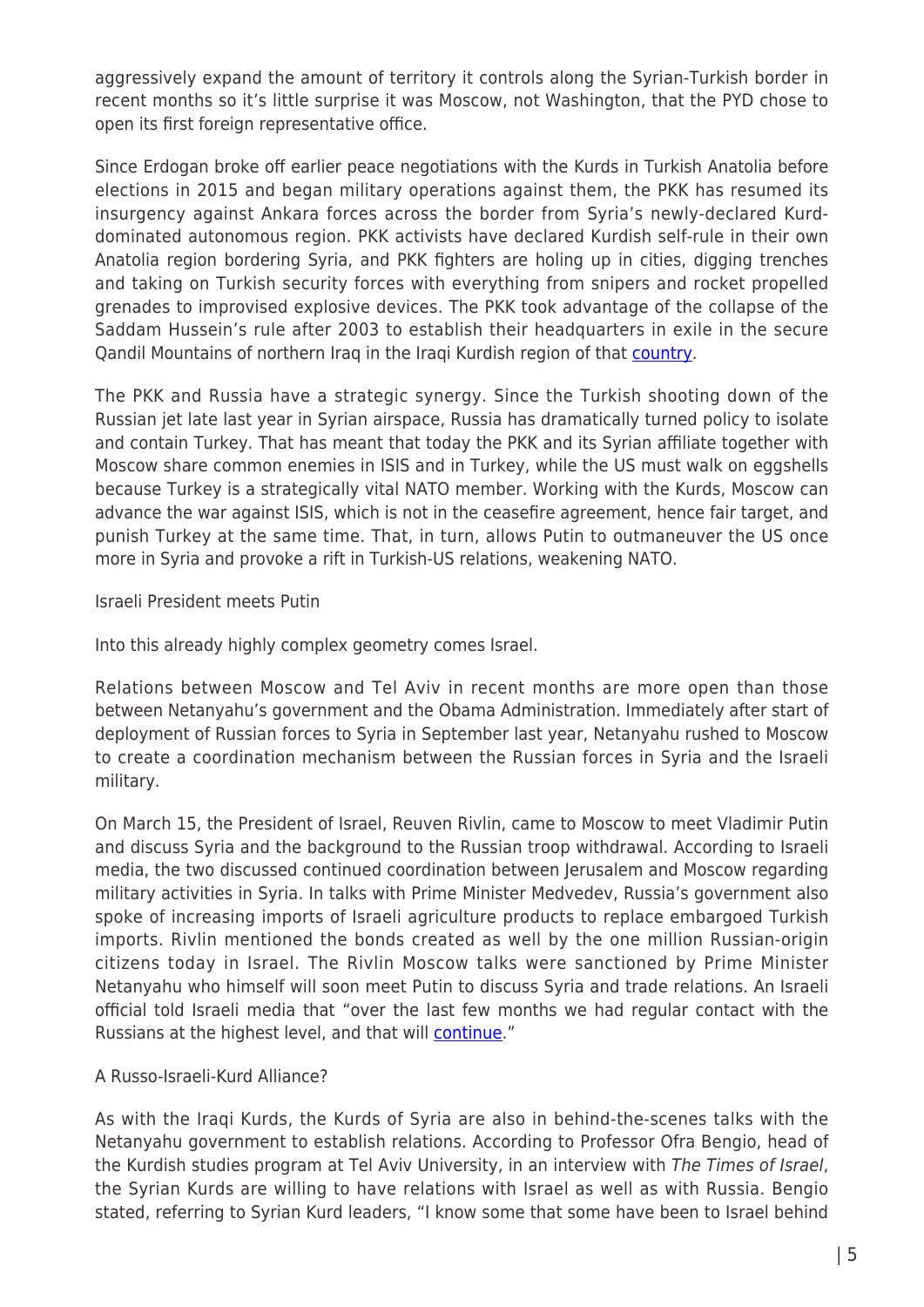the scenes but do not publicize it." She herself said she has made personal contacts with Syrian Kurds who would like to send the message that they are willing to have relations. "This is like the Kurds of Iraq behind the scenes. Once they feel stronger, they can think about taking relations into the open," she said. In 2014, Netanyahu stated, "We should … support the Kurdish aspiration for independence," adding that the Kurds are "a nation of fighters [who] have proved political commitment and are worthy of *independence."* 

When Iraqi Kurds defied Baghdad in 2015 and began direct sale of the oil in their Kurd region, Israel became the major buyer. The oil revenues allowed the Iraqi Kurds to finance their fight to expel ISIS from the [region.](http://www.timesofisrael.com/after-declaring-autonomy-will-israel-embrace-syrias-kurds/)

Clearly there is more going on between Moscow-Tel Aviv and the newly-declared autonomous Syrian Kurds than meets the ordinary garden variety eye. According to a report in a natural gas industry blog, Israel and Russia are about to agree upon a modus operandi in the East Mediterranean. Israel would agree to end talks with Turkey's erratic Erdogan on sale of Israeli Leviathan natural gas to Turkey to displace Russian Gazprom gas which still supplies 60% of Turkish gas despite sanctions. The report states that the Israeli military establishment "prefers maintaining military cooperation with Russia over potential Israeli gas sales to Turkey if they hurt Russian interests and anger **[Putin](http://www.naturalgaseurope.com/russian-gas-interests-to-dictate-israel-tukey-gas-deals-28675).**"

The Israel-Turkey negotiations of Israeli weapons and gas was backed by US Vice President Joe Biden on March 14, in a Tel Aviv meeting with Netanyahu. According to Israeli press reports, Biden pressed Netanyahu to reach an agreement with Turkey to end the six-year stand-off in Turkey-Israel relations. According to Haaretz, Biden told Netanyahu that Turkey's president, Recep Tayyip Erdogan, was eager to conclude the reconciliation agreement with Israel and said he, Biden, was willing to assist "in any way possible" to get an agreement between the two allies of the [US.](http://www.naturalgaseurope.com/noble-ceo-met-netanyahu-before-high-court-of-justice-to-release-its-decision-on-the-natural-gas-framework-28643)

Kerry's Plan B?

If in fact Putin now has managed to bring Netanyahu to cancel the Israeli-Turkish rapprochement negotiations in favor of closer cooperation with Russia in not-yet-disclosed areas, it would throw a gargantuan monkey wrench into US plans for Syria and the entire Middle East as well as US plans to isolate and weaken Russia.

On February 23, US Secretary of State John Kerry told the Senate Foreign Relations Committee in a schizophrenic testimony that Russia had played a vital role in getting the Geneva and other peace talks to happen, as well as getting Iran to agree the nuclear deal. Then, without hesitating, he added the curious statement, "There is a significant discussion taking place now about a Plan B in the event that we do not succeed at the [negotiating] [table.](https://www.rt.com/usa/333419-kerry-plan-ceasefire-syria/)" Kerry didn't elaborate other than to hint it included the Balkanization of Syria into autonomous regions, stating that it could be "too late to keep as a whole Syria if we wait much longer."

Kerry's 'Plan B' is reportedly a Brookings Institution think-tank report authored several years ago by Michael O'Hanlon, who very recently repeated his plan in the US media. It calls for dividing Syria into a confederation of several sectors: "one largely Alawite (Assad's own sect), along the Mediterranean coast; another Kurdish, along the north and northeast corridors near the Turkish border; a third primarily Druse, in the southwest; a fourth largely made up of Sunni Muslims; and then a central zone of intermixed groups in the country's main population belt from Damascus to Aleppo. The last zone would likely be difficult to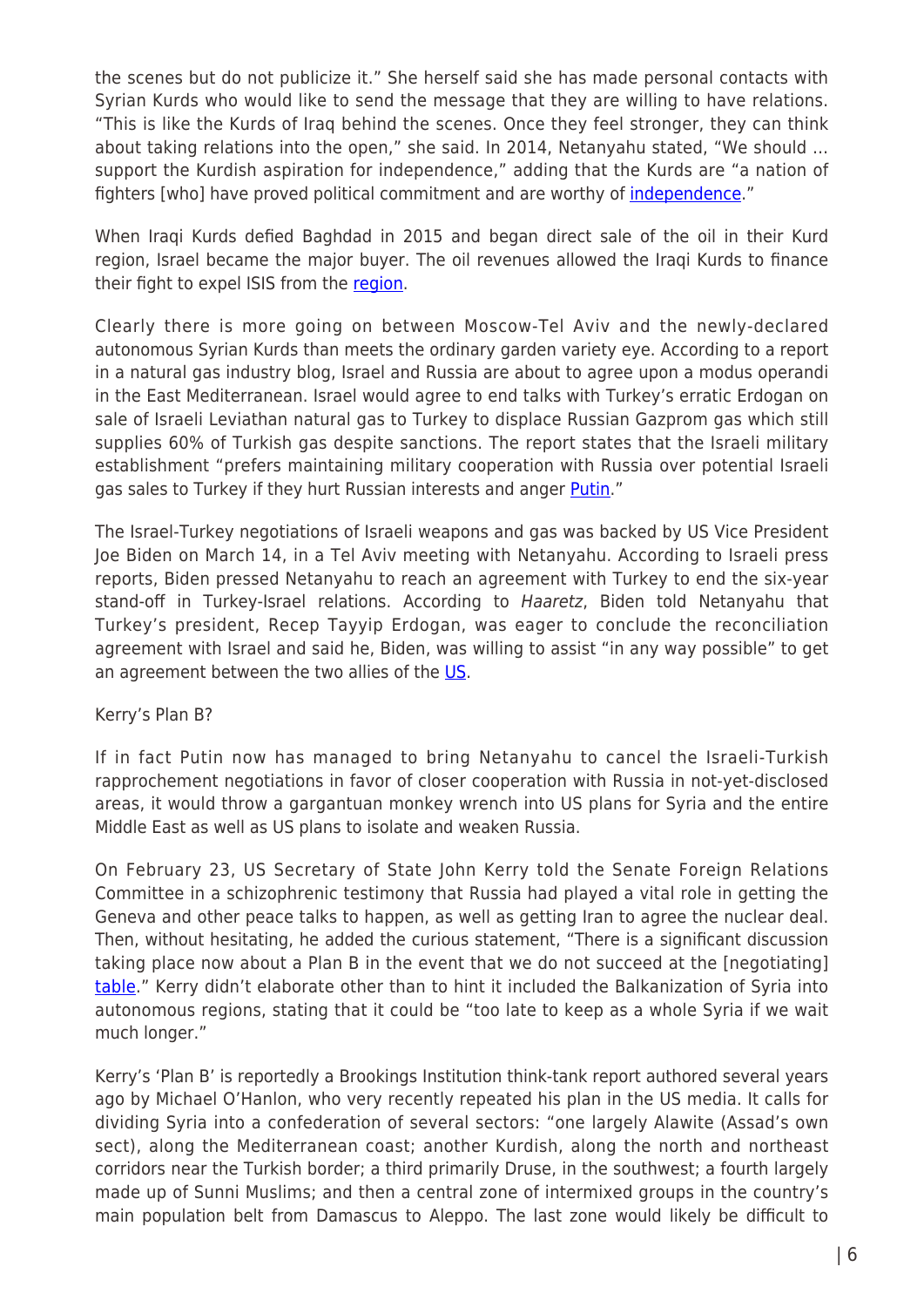stabilize, but the others might not be so tough. Under such an arrangement, Assad would ultimately have to step down from power in Damascus. As a compromise, however, he could perhaps remain leader of the Alawite sector. A weak central government would [replace](http://blogs.reuters.com/great-debate/2015/10/06/syrias-one-hope-may-be-as-dim-as-bosnias-once-was/) [him](http://blogs.reuters.com/great-debate/2015/10/06/syrias-one-hope-may-be-as-dim-as-bosnias-once-was/)."

When asked about Kerry's reference to a US "Plan B" Putin's spokesman, Dmitry Peskov replied that Russia is currently focusing on 'Plan A' in dealing with the situation in Syria.

Given the Janus-faced US policy of support and non-support for the autonomy of the Syrian Kurds, its talk about Plan B Bosnia-style Balkanization of Syria into a group of weak regions, its support for Erdogan's reconciliation with Israel, the recent Russian moves raise more questions than answers. Is Russia ready to renege on its promised delivery of its advanced S-300 anti-aircraft systems to Iran and future relations with Teheran including integration into the China-Iran-Russia economic sphere within the Shanghai Cooperation Organization and the construction of the Eurasian New Economic Silk Road, in order to cut a deal with Israel against Turkey as some Israeli media suggest? If not, what is the real geopolitical strategy of Putin after the military draw-down in Syria, support for Kurdish autonomy, and the simultaneous talks with Rivlin? Is a huge trap being baited for Erdogan to go mad and invade the now autonomous Kurdish region along its border, to set the stage to force Turkey to cede autonomy also to Turkish PKK and other Kurds? Is that Washington's intent?

What is clear is that all players in this great game for the energy riches of Syria and the entire Middle East are engaged in deception, all to everyone. Syria is nowhere near an honestly-negotiated peace.

F. William Engdahl is strategic risk consultant and lecturer, he holds a degree in politics from Princeton University and is a best-selling author on oil and geopolitics, exclusively for the online magazine ["New Eastern Outlook"](http://journal-neo.org/).

La source originale de cet article est [New Eastern Outlook](http://journal-neo.org/2016/04/04/kurd-autonomy-is-it-kerrys-plan-b-or-putins-plan-a/) Copyright © [F. William Engdahl](https://www.mondialisation.ca/author/f-william-engdahl), [New Eastern Outlook,](http://journal-neo.org/2016/04/04/kurd-autonomy-is-it-kerrys-plan-b-or-putins-plan-a/) 2016

Articles Par : [F. William](https://www.mondialisation.ca/author/f-william-engdahl) [Engdahl](https://www.mondialisation.ca/author/f-william-engdahl)

**Avis de non-responsabilité** : Les opinions exprimées dans cet article n'engagent que le ou les auteurs. Le Centre de recherche sur la mondialisation se dégage de toute responsabilité concernant le contenu de cet article et ne sera pas tenu responsable pour des erreurs ou informations incorrectes ou inexactes.

Le Centre de recherche sur la mondialisation (CRM) accorde la permission de reproduire la version intégrale ou des extraits d'articles du site **Mondialisation.ca** sur des sites de médias alternatifs. La source de l'article, l'adresse url ainsi qu'un hyperlien vers l'article original du CRM doivent être indiqués. Une note de droit d'auteur (copyright) doit également être indiquée.

Pour publier des articles de [Mondialisation.ca](https://mondialisation.ca) en format papier ou autre, y compris les sites Internet commerciaux, contactez: [media@globalresearch.ca](mailto:media@globalresearch.ca)

[Mondialisation.ca](https://mondialisation.ca) contient du matériel protégé par le droit d'auteur, dont le détenteur n'a pas toujours autorisé l'utilisation. Nous mettons ce matériel à la disposition de nos lecteurs en vertu du principe "d'utilisation équitable", dans le but d'améliorer la compréhension des enjeux politiques, économiques et sociaux. Tout le matériel mis en ligne sur ce site est à but non lucratif. Il est mis à la disposition de tous ceux qui s'y intéressent dans le but de faire de la recherche ainsi qu'à des fins éducatives. Si vous désirez utiliser du matériel protégé par le droit d'auteur pour des raisons autres que "l'utilisation équitable", vous devez